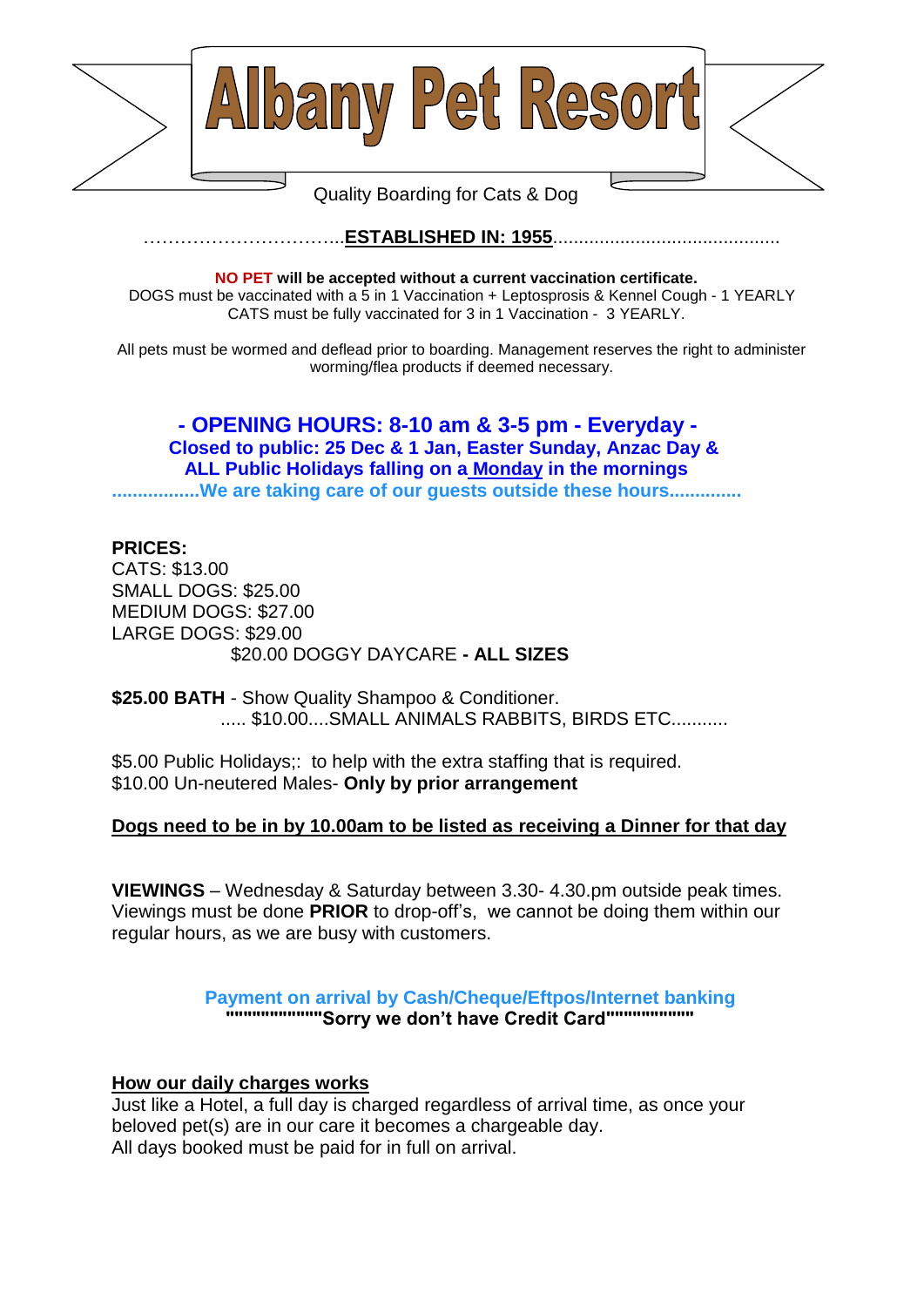# **TERMS AND CONDITIONS**

Facility standards and management practices are vetted to a high standard. All care and professional expertise will be given to your pet.

We do not accept responsibility for illness, injury, loss or failure of medications/supplements administered for any reason.

The owner understands that we operate a communal interactive playgroup and accepts the positive benefits and potential risks involved..

If an animal is abandoned at our Resort i.e. not collected within 7 days after the agreed pick-up date, without any contact from the owners, our company has the right to re-home/ dispose of it however required.

Management reserves the right talk to your Vet in regards to any concerns with your pet/pets .

In the event of your pet requiring any veterinary attention during your absence, we will make every effort to phone you or your emergency contact number (supplied by you) to explain what is needed.

If we cannot make contact, we must reserve the right to make arrangements and any fees will be met by yourself, the pet owner.

## **Christmas/January Bookings- Peak period booking Information:**

- During peak season i.e. Long weekends & 20th December 2016- 11 January 2017 we charge for all days booked regardless of Check-In/Check-out time.
- $\bullet$
- A minimum stay of 8 days from 20h December- 11 January 2017 is required, due to heavy demand. Please book carefully as dates need to be accurate.
- $\bullet$
- Pets must be collected on the Booked leaving date or a charge of \$50.00 per night per pet, will apply for any late pick-ups. This is because the day of departure for your pet is the day of arrival for another.
- $\bullet$
- 50% deposit is required to confirm your booking during **Peak periods,** with the remaining balance payable on arrival.
- $\bullet$
- Once bookings are confirmed, we regret we must charge for all days booked irrespective of late drop-off or early collection.
- $\bullet$
- CHRISTMAS / JANUARY ONLY: Cancellations before the 1 November receive their deposit back minus an Administration fee of \$100.00. Cancellations after this date are non-refundable/transferrable